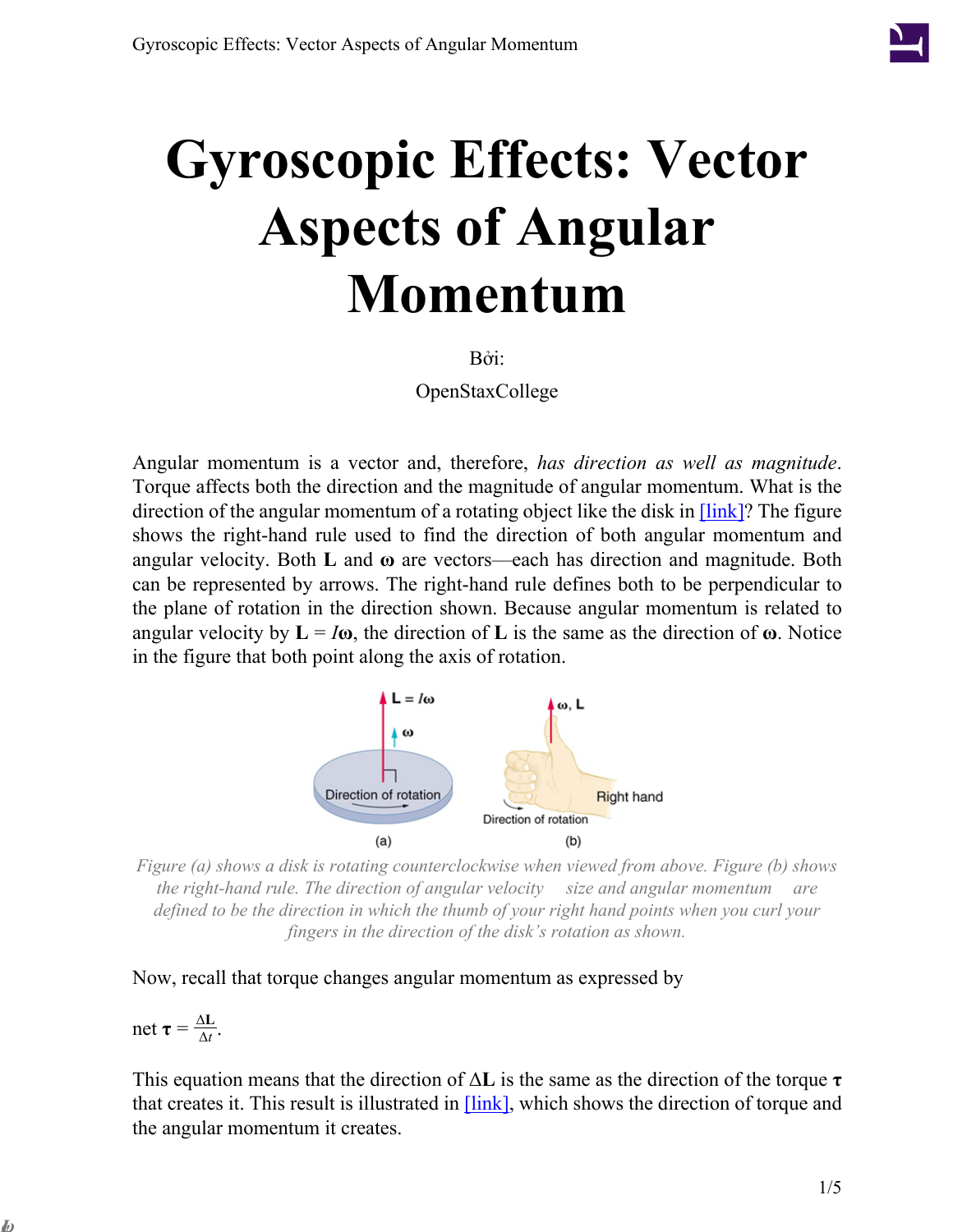Let us now consider a bicycle wheel with a couple of handles attached to it, as shown in [\[link\]](#page-1-1). (This device is popular in demonstrations among physicists, because it does unexpected things.) With the wheel rotating as shown, its angular momentum is to the woman's left. Suppose the person holding the wheel tries to rotate it as in the figure. Her natural expectation is that the wheel will rotate in the direction she pushes it—but what happens is quite different. The forces exerted create a torque that is horizontal toward the person, as shown in [\[link\]](#page-1-1)(a). This torque creates a change in angular momentum **L** in the same direction, perpendicular to the original angular momentum **L**, thus changing the direction of **L** but not the magnitude of **L**. [\[link\]](#page-1-1) shows how Δ**L** and **L** add, giving a new angular momentum with direction that is inclined more toward the person than before. The axis of the wheel has thus moved *perpendicular to the forces exerted on it*, instead of in the expected direction.



<span id="page-1-1"></span><span id="page-1-0"></span>*In figure (a), the torque is perpendicular to the plane formed by r and and is the direction your right thumb would point to if you curled your fingers in the direction of . Figure (b) shows that the direction of the torque is the same as that of the angular momentum it produces.*



*In figure (a), a person holding the spinning bike wheel lifts it with her right hand and pushes down with her left hand in an attempt to rotate the wheel. This action creates a torque directly*

**F**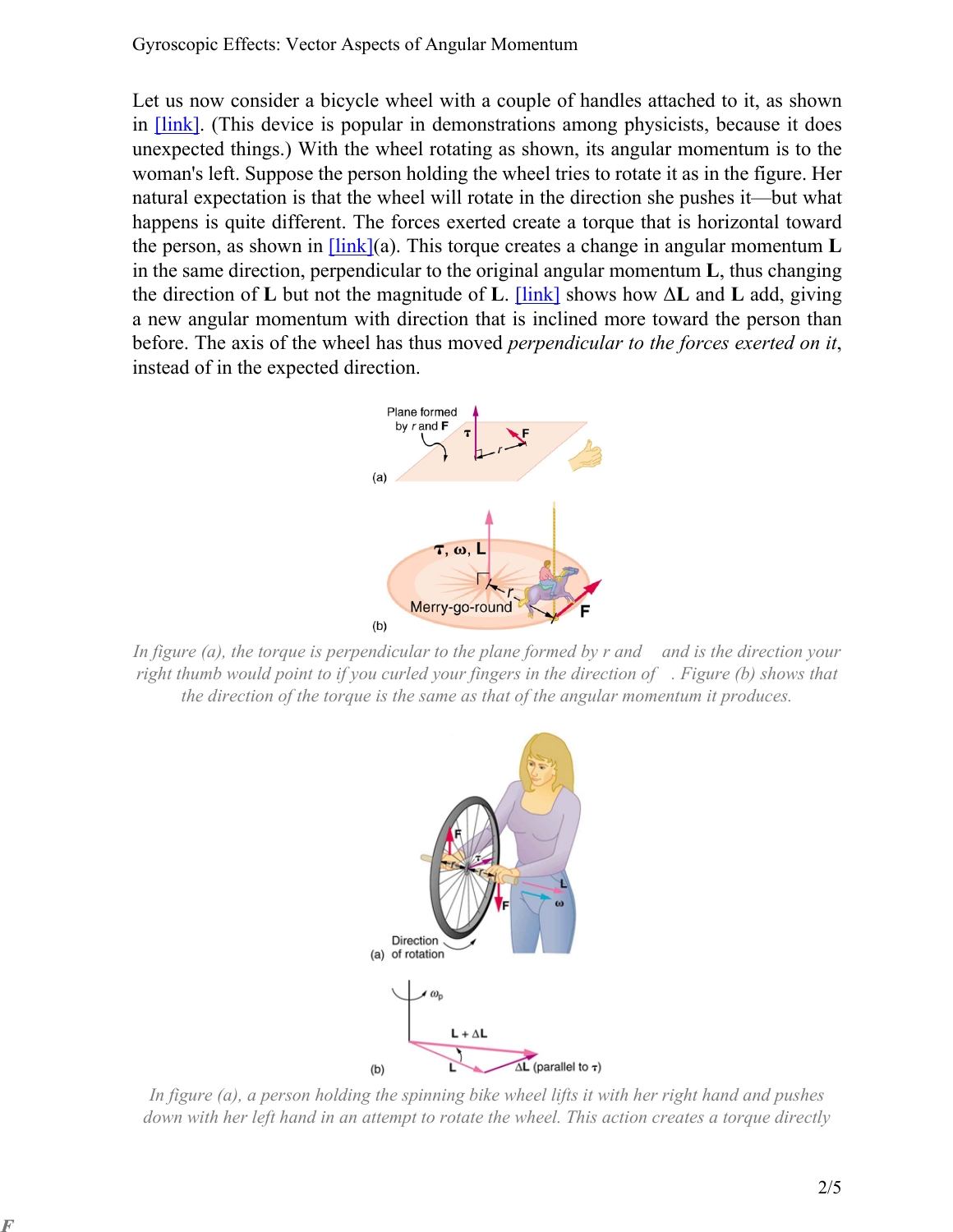#### Gyroscopic Effects: Vector Aspects of Angular Momentum

*toward her. This torque causes a change in angular momentum Δ in exactly the same direction. Figure (b) shows a vector diagram depicting how Δ and add, producing a new angular momentum pointing more toward the person. The wheel moves toward the person, perpendicular to the forces she exerts on it.*

This same logic explains the behavior of gyroscopes. **[\[link\]](#page-2-0)** shows the two forces acting on a spinning gyroscope. The torque produced is perpendicular to the angular momentum, thus the direction of the torque is changed, but not its magnitude. The gyroscope *precesses* around a vertical axis, since the torque is always horizontal and perpendicular to **L**. If the gyroscope is *not* spinning, it acquires angular momentum in the direction of the torque ( $\mathbf{L}=\Delta\mathbf{L}$ ), and it rotates around a horizontal axis, falling over just as we would expect.

<span id="page-2-0"></span>Earth itself acts like a gigantic gyroscope. Its angular momentum is along its axis and points at Polaris, the North Star. But Earth is slowly precessing (once in about 26,000 years) due to the torque of the Sun and the Moon on its nonspherical shape.



*As seen in figure (a), the forces on a spinning gyroscope are its weight and the supporting force from the stand. These forces create a horizontal torque on the gyroscope, which create a change in angular momentum Δ that is also horizontal. In figure (b), Δ and add to produce a new angular momentum with the same magnitude, but different direction, so that the gyroscope precesses in the direction shown instead of falling over.*

#### Check Your Understanding

**L**

Rotational kinetic energy is associated with angular momentum? Does that mean that rotational kinetic energy is a vector?

No, energy is always a scalar whether motion is involved or not. No form of energy has a direction in space and you can see that rotational kinetic energy does not depend on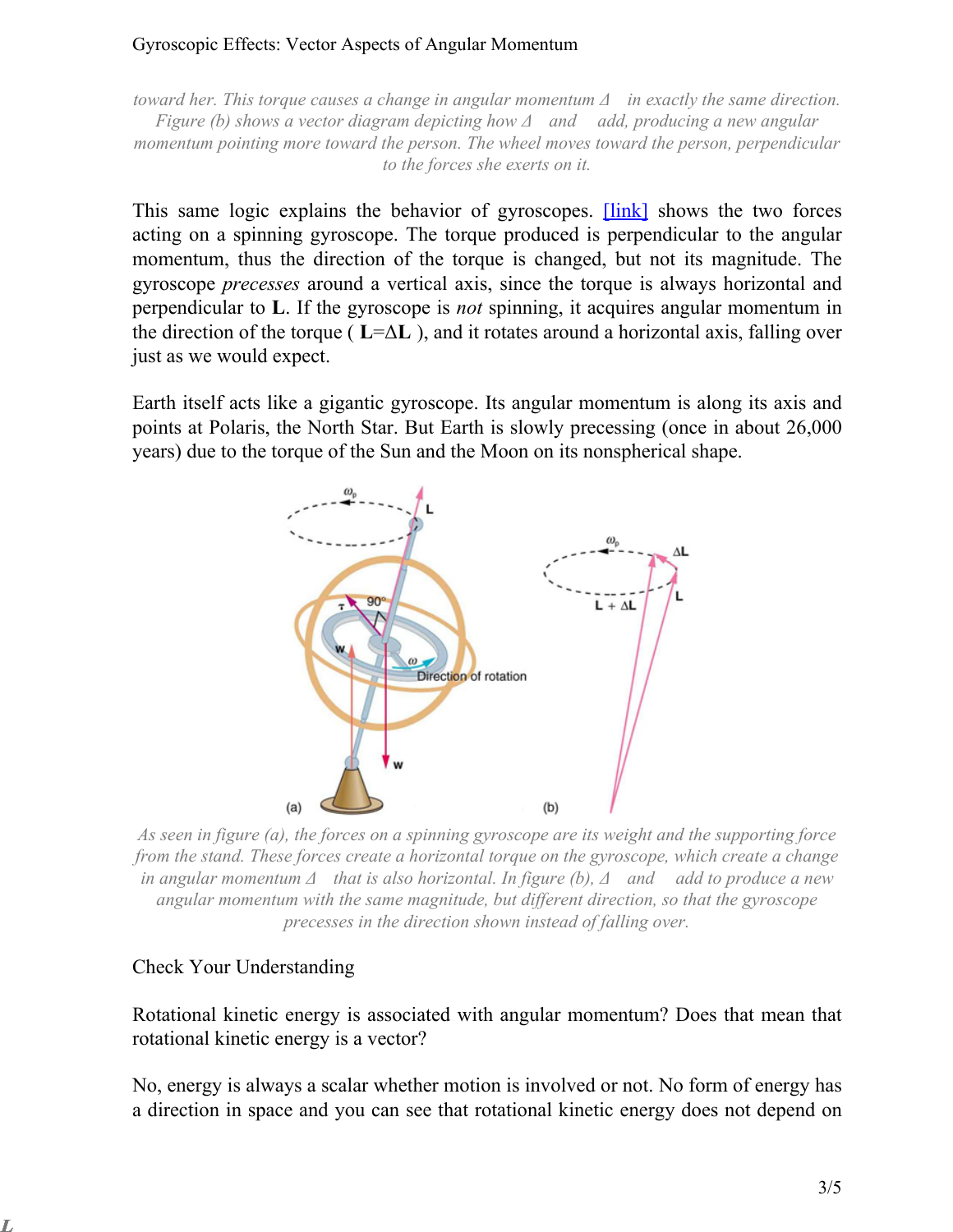the direction of motion just as linear kinetic energy is independent of the direction of motion.

## **Section Summary**

- Torque is perpendicular to the plane formed by *r* and **F** and is the direction your right thumb would point if you curled the fingers of your right hand in the direction of **F**. The direction of the torque is thus the same as that of the angular momentum it produces.
- The gyroscope precesses around a vertical axis, since the torque is always horizontal and perpendicular to **L**. If the gyroscope is not spinning, it acquires angular momentum in the direction of the torque ( $L = \Delta L$ ), and it rotates about a horizontal axis, falling over just as we would expect.
- Earth itself acts like a gigantic gyroscope. Its angular momentum is along its axis and points at Polaris, the North Star.

## **Conceptual Questions**

While driving his motorcycle at highway speed, a physics student notices that pulling back lightly on the right handlebar tips the cycle to the left and produces a left turn. Explain why this happens.

Gyroscopes used in guidance systems to indicate directions in space must have an angular momentum that does not change in direction. Yet they are often subjected to large forces and accelerations. How can the direction of their angular momentum be constant when they are accelerated?

## **Problem Exercises**

### **Integrated Concepts**

The axis of Earth makes a 23.5° angle with a direction perpendicular to the plane of Earth's orbit. As shown in [\[link\],](#page-4-0) this axis precesses, making one complete rotation in 25,780 y.

(a) Calculate the change in angular momentum in half this time.

(b) What is the average torque producing this change in angular momentum?

(c) If this torque were created by a single force (it is not) acting at the most effective point on the equator, what would its magnitude be?